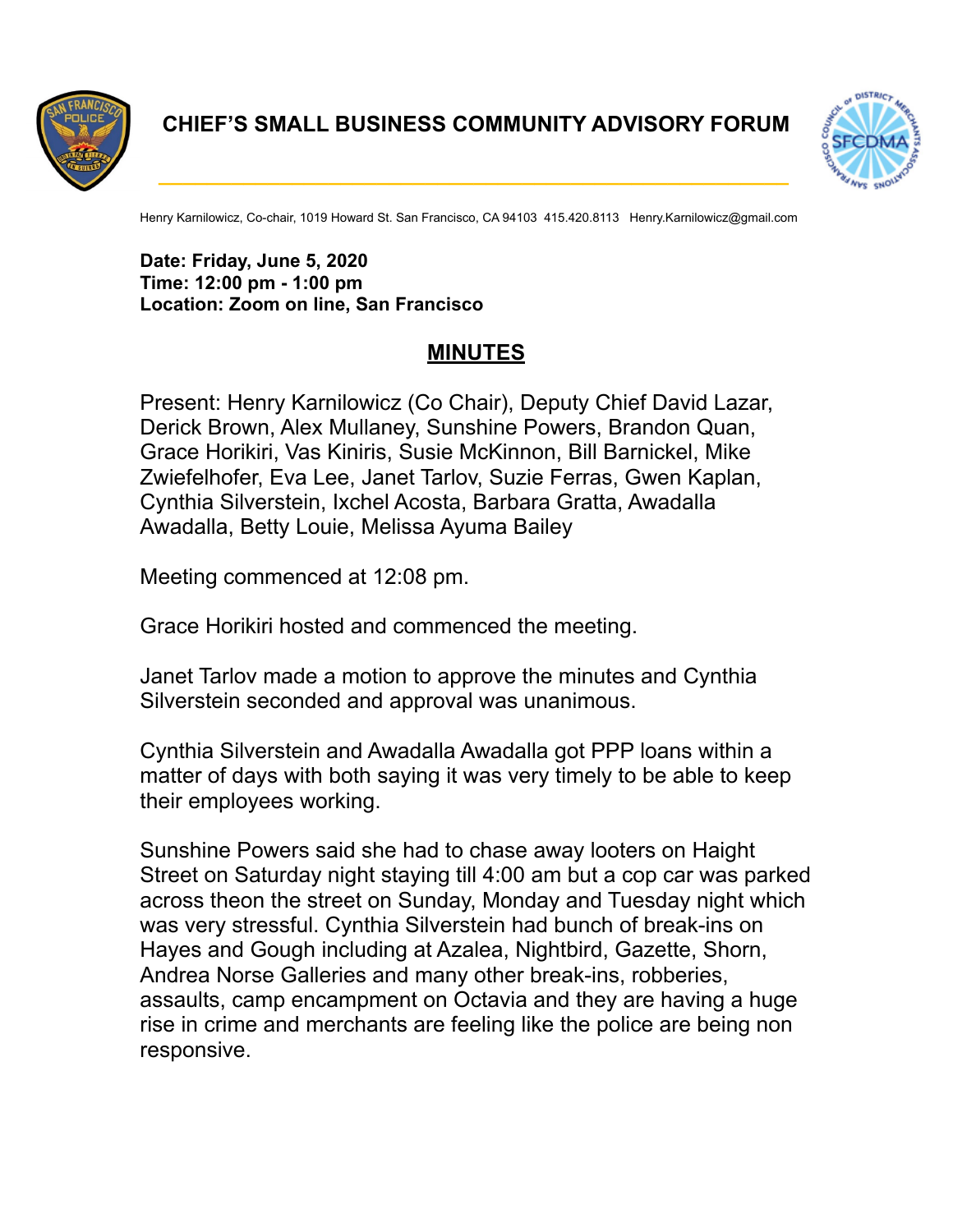I extended our thanks to SFPD, and to Deputy Chief David Lazar, during these difficult times with the protests and violence. Deputy Chief David Lazar said he is grateful for our forum and important keeping our conversation boy Covid, and crime prevention and we are still meeting with Zoom. Its been tough for everybody with Covid first then the tragedy with George Floyd which was wrong and said he was screaming at the TV yelling "get him up" which was the training that they are trained to do. The whole team including Commander Fong and Derick Brown has been working to have community engagement and to hugging demonstrators and take a knee.

Addressing protesting with the demonstrations, vandalism, looting, the businesses that have been affected.

In response to what's happening on Hayes Valley all with lack of police Deputy Chief David Lazar said every place officer and their days off canceled and sprang into action on Friday and Saturday with looting like he had never seen before in the city with 129 reported incidents of looting of businesses with hundreds of looters and made 90 arrests because of video evidence. Planning to make more arrests of many burglars from the east bay. They have 52 mutual aid officers and all officers have been deployed. Over 200 hundred officers came from Santa Barbara, Ventura, Fresno and other jurisdictions.

He emphasized that businesses who have been hit by looting or burglaries to report and provide video and image evidence, Some businesses have been hit three times. Even in Union Square looters would pull out crow bars to remove the plywood on the boarded up storefronts.

From the 8,000 person march on Wednesday there were only 25 arrests.

To Vas Kiniris's question about protocol for reporting a crime, case number? Deputy Chief David Lazar said to email: [sfpd.burglary@sfgov.org](mailto:sfpd.burglary@sfgov.org)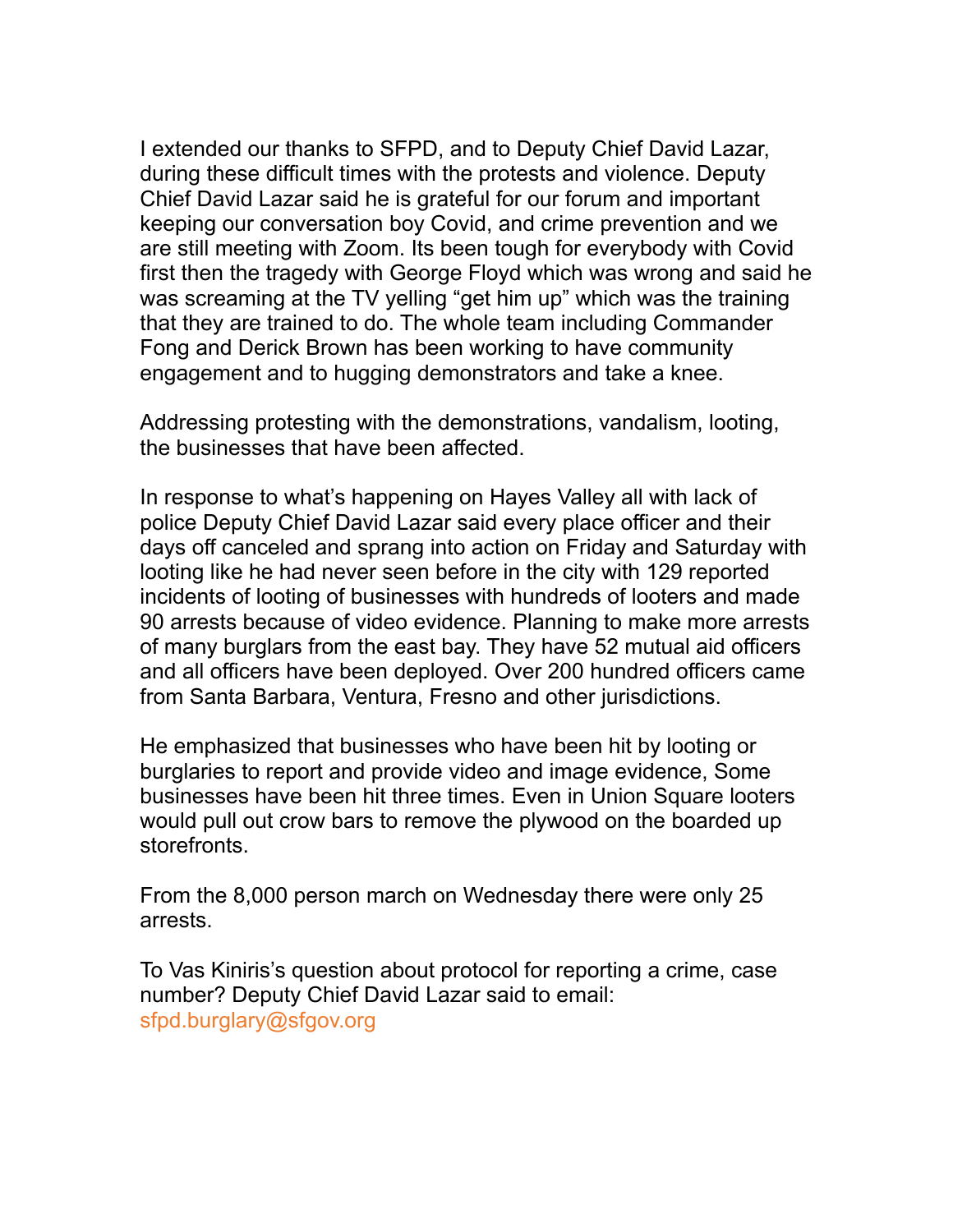Alex Mullaney said that a loan shop was hit five time and Vas knishes sai there were many shops were hit on Fillmore and that 40 are boarded up.

Deputy Chief David Lazar said all the officers are out.

Cynthia Silverstein for her it is with number of break-ins including residential burglaries. The don't see the police presence. She sees there is tug and pull with the DA's office and SFPD where the police arrest but the DA declines to prosecute. Some 20% of business may never open.

Deputy Chief David Lazar said they are 200 officers short. He will ask that Captain Joe Engler have presence in her area. He said that SFPD has a good relationship with DA but with Covid and the release of many offenders from prison they have a list of 35 burglars who are in and out including auto theft. How to fortify our businesses to prevent. They have a stack of arrest warrants which are ready to go once Covid situation dies down.

Cynthia Silverstein suggested that she is willing to work with SFPD on having merchant neighborhood meetings to talk about what the police and the public can do working together, She also praised Captain Joe Engler for his service for the community.

Deputy Chief David Lazar will ask the captain of the stations to work with the business and the community.

Janet Tarlov asked if people wearing masks are an impediment to which Deputy Chief David Lazar that in many cases the suspects are not wearing masks.

Sunshine Powers got phone calls from Lower Haight about looting on Saturday night and they called cops but they had their licenses plates covered and as soon the cops arrived they left then returned when the cops. A cop car was parked at Magnolias which seemed to be a deterrent. She would like to move the encampments from the sidewalks to safe shelters. Deputy Chief David Lazar said that it has been difficult.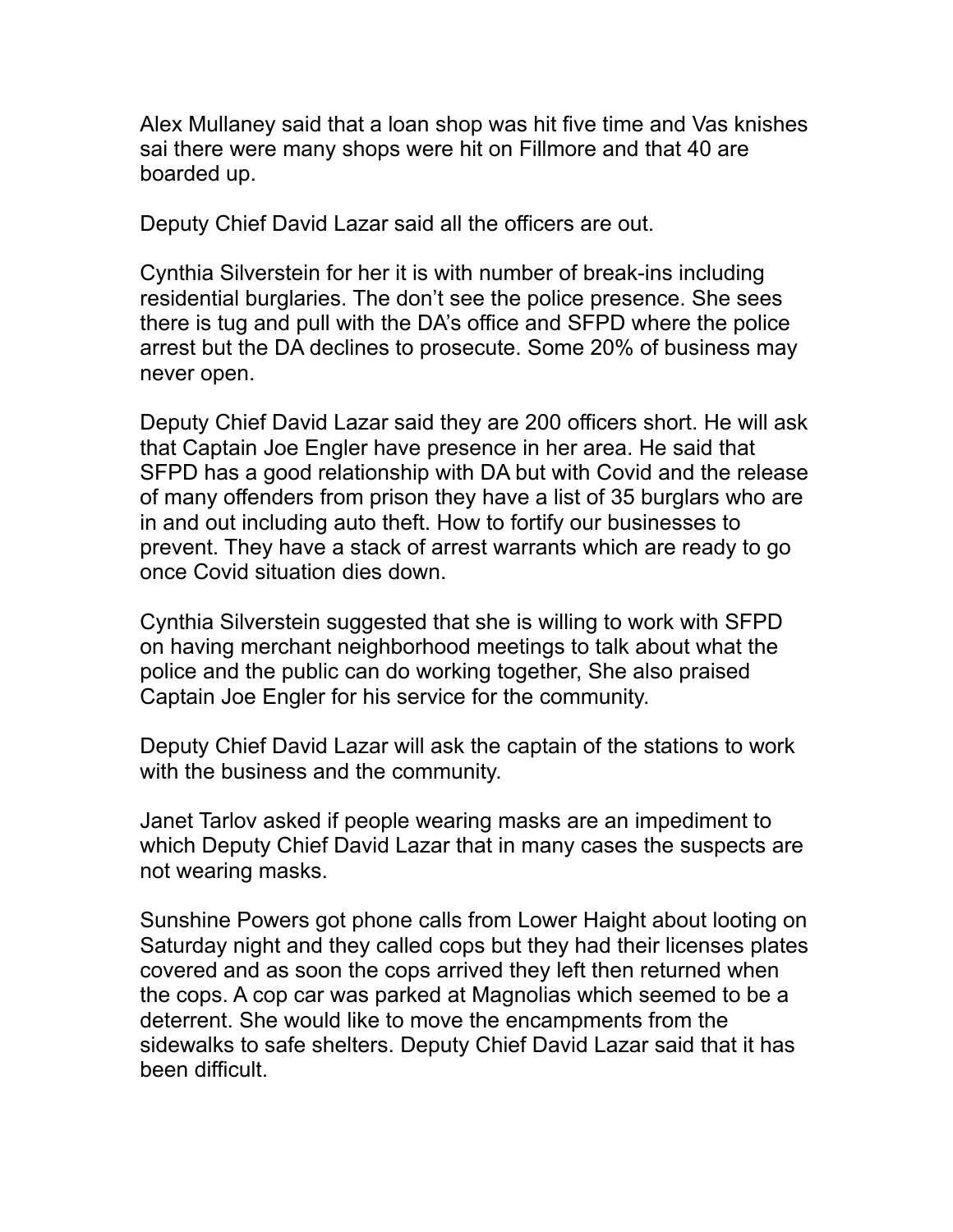Betty Louie said that it seems like organized crime has hit two jewelry stores on Grant and Deputy Chief David Lazar said his burglary unit is working on this case and are looking at suspects.

Eva Lee thanked Deputy Chief David Lazar and the SFPD and said that merchants need to put everything away others everything gets stolen and there was one case where a resident was beaten up,

Gwen Kaplan thanked the police for how they handled the protest on the Mission area.

Vas Kiniris said that the Fillmore merchants handed out chocolate pudding to the officers at North Station as a thank you and asked if it is okay to give treats to all the stations and Deputy Chief David Lazar said the police would be very grateful with son much of what is happening now.

Betty Louie said she was really pleased Captain Yick personally called her.

Deputy Chief David Lazar left at 12:40 pm.

Awadalla Awadalla asked about the shared space program and Cynthia Silverstein said that this a free program but the application is not out yet and she will send it to me as soon as it is available, probably in about a week.

Eva Lee is working on Sunday Streets for the summer closing Grant Avenue. She is working with Katy Birnbaum the Associate Director at Sunday Streets.

North Beach may be involved and the Peace Plaza in Japantown will be opening up for restaurants.

Small Business Week starts June 22 to June 26 about which CDMA is very excited doing merchant stories and highlighting businesses who are pivoting for success including a webinar on June 26 partnering with the Chamber and SF Magazine which will be highlighting merchants to their communities and it will be sponsored by Cruise.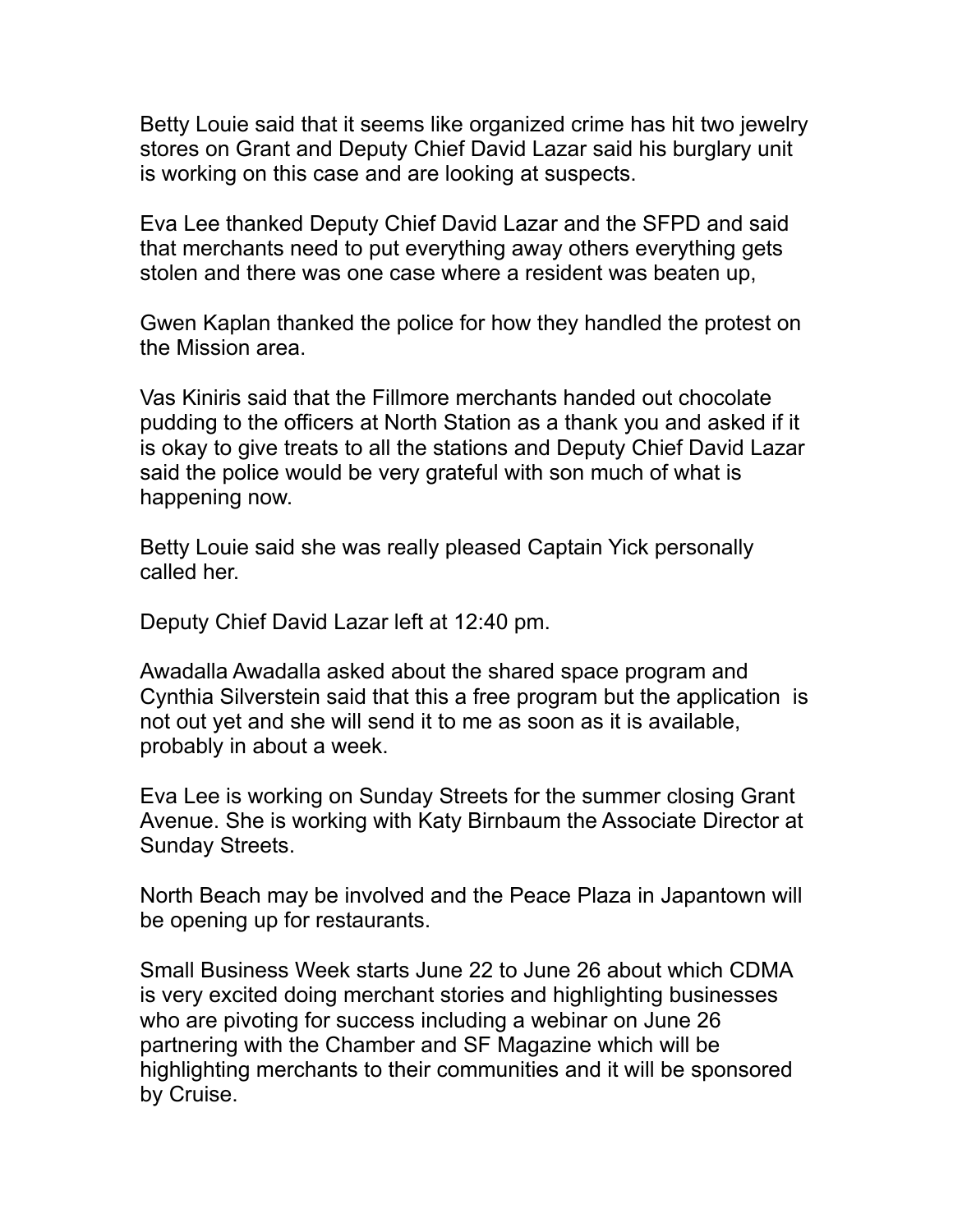Betty Louie asked that Eva Lee be notified about SF Magazine so Chinatown is included.

For marketing Vas Kiniris said that on a micro level and on a macro level we have to make our city safe and have temporary parklets. He also asked that if we want to donate donuts for the police. Derick Brown said that with the current attitude towards police the would appreciate some love.

Bill Barnickel said that he spoke with Captain Yip and they are organizing pizza for Taraval station at the end of June and also he has a friend from Thailand and they will be donating masks and he will let everyone know.

Susie McKinnon has not been to the hotel because it is closed but they have had a huge increase in homeless encampments. Looking in opening probably in mid August,

Grace Horikiri said Hotel Buchanan will be used for transitional housing,

Suzie Ferras is looking forward to opening and swamped with guidelines. She is working with Together SF to paint boarded up business to paint murals with condone that when they go down to give the boards to the artists and asked to let everyone know about this and pas in the contact info to her. She will have the boards picked up when they are removed,

Betty Louie said she is on the task force and just got a draft directive about how to open and it was just two pages instead of 30 pages.

Ixchel Acosta said that Captain Jean has been fantastic. Clement has done well with beat cops and she said that they have some boarded up storefronts which would probably like a mural.

Janet Tarlov moving into the next phase and seeing an uptick in shop lifting and doesn't want to be in a situation when some of the people maybe African American and coddle don with some advice.